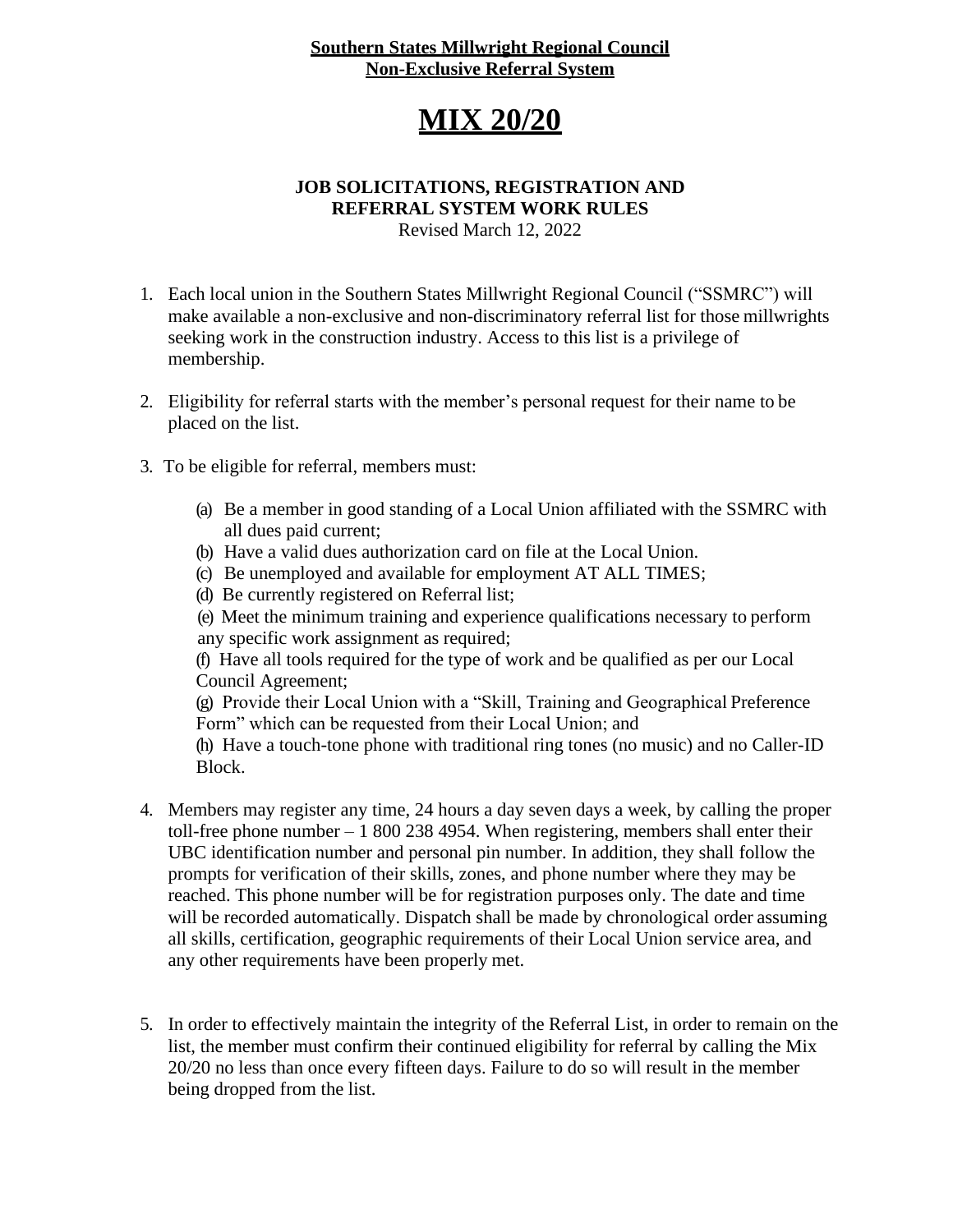- 6. As an employer has the right to reject a member, if such member is rejected other than for a reason specifically covered in these rules, the rejected member shall retain their placement on the Referral List. In addition, if a member is terminated or rejected due to the lack of a self-stated skill, the skill shall be removed from the record of the member in Mix 20/20.
- 7. Members shall not unreasonably refuse jobs. If a member refuses two consecutive jobs that member's name will be moved to the bottom of the Referral List.
- 8. All individuals registered on the Referral List, who upon becoming employed, regardless of job duration or how said job is obtained, shall immediately notify the Business Representative and call the Mix 20/20 system to remove themselves from the Referral List. Failure to notify the Business Rep or remove themselves from the Referral List shall result in being restricted from the referral list for 30 days.
- 9. Individuals who register themselves on the Referral List while being gainfully employed shall be restricted from the list for 30 days.
- 10. No member shall accept a dispatch or solicit a job wherein the schedule conflicts with a previously accepted dispatch. Individuals violating this rule shall be restricted from the Referral List for 30 days.
- 11. Individuals procuring employment by a method other than a referral from the Local Union shall notify the Business Representative in the jurisdiction of the job within 24 hours of accepting such work.
- 12. Apprentice members must be currently registered in an approved Apprenticeship Training Program be eligible to be on the Referral List.
- 13. If a member secures work which lasts for a period of less than forty hours, the member shall retain his original Referral List registration date. However, the member must reregister on the Referral List at the conclusion of such work before being eligible to be referred again.
- 14. No member shall quit or "drag up" on a job without informing the Business Representative 7 days in advance of the reason for such action. The member must have reasonable cause to leave a job and must give the Business Representative adequate time to secure a replacement. Failure to do so shall result in the individual being restricted from placement on the Referral List for 30 days.
- 15. No member shall "no-show" on a job without informing the Business Representative 7 days in advance of the start date of the reason for such action. The member must have reasonable cause to "no show" and must give the Business Representative adequate time to secure a replacement. Failure to do so shall result in the individual being restricted from placement on the Referral List for 30 days.
- 16. No member shall report for a job "unfit for duty." Unless the member has reasonable cause for reporting in this condition, it shall result in the individual being restricted from placement on the Referral List for 30 days.
- 17. No member shall give fraudulent information to contractors, local unions, or training centers in order to gain access to funds that are not due or to secure employment while not having the proper qualifications.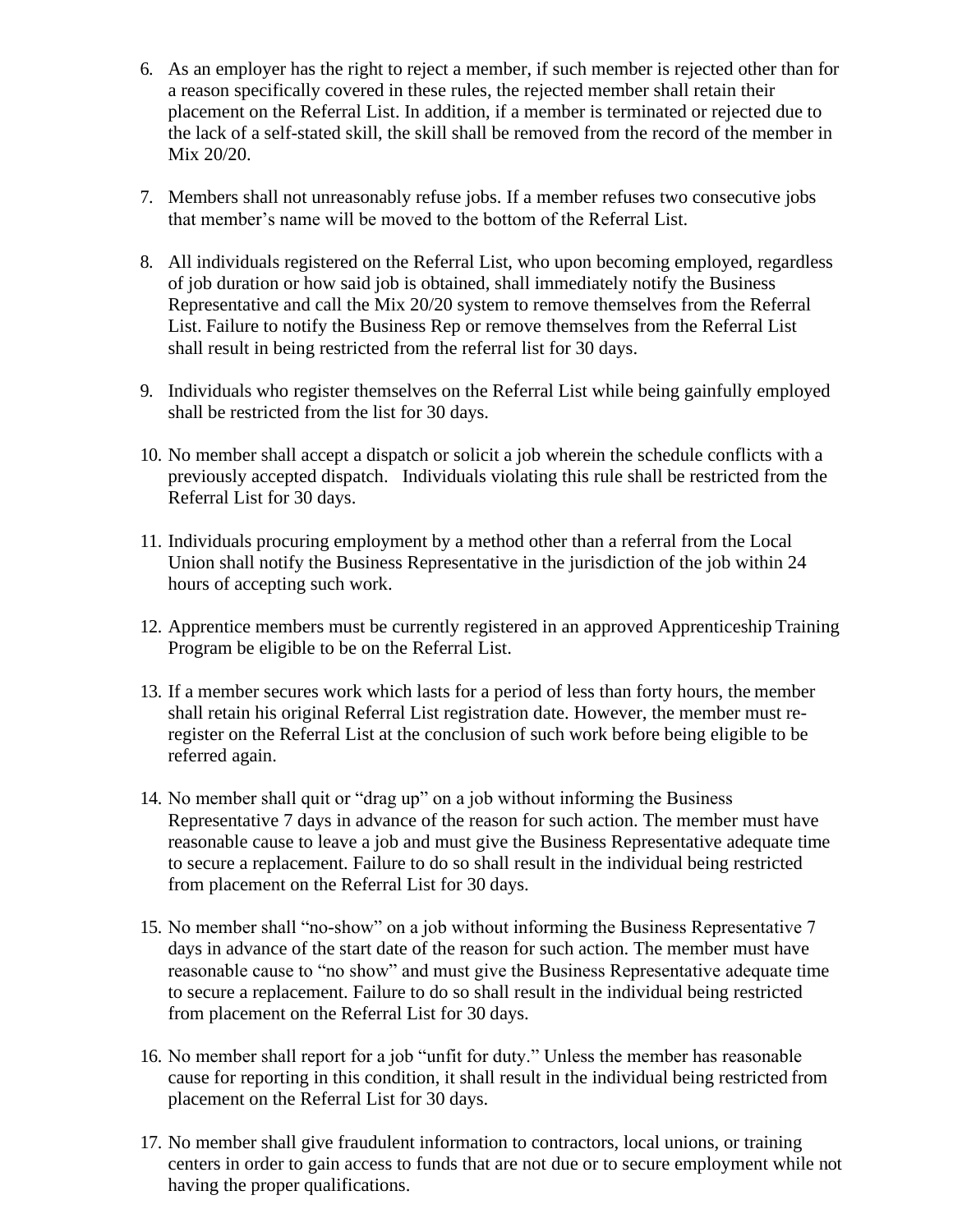- 18. It shall be a violation of the work rules for a member to accept a dispatch or solicit employment that will conflict with an ITC class or function that they are scheduled to attend without a 30 day notice or prior approval from the Union and or Training Department. Violating this rule shall result in the individual being restricted from placement on the Referral List for thirty days. Fines or fees resulting from charges due to violating this rule shall be in addition to the suspension from the Referral List.
- 19. The UBC Millwright Standards referenced in "Attachment A" are hereby adopted as part of these work rules and must be adhered to. As this Referral List is non-exclusive, in addition to use of the Referral List, members may solicit jobs from Employers provided the Employer is signatory or bound to a Collective Bargaining Agreement with the SSMRC. For the benefit of their fellow members, any member securing employment by such solicitation shall notify their Business Representative of the identity of such employer, the location of such work, and the date of employment. The member must notify the business representative within 24 hours of accepting such work.
- 20. These rules must be followed as an Obligation of Membership, pursuant to the UBC Constitution. Failure to follow these rules will have a detrimental effect on other members of the Local Union and the SSMRC. Violations of these rules shall subject the violators to charges under the UBC Constitution in addition to other penalties contained in these Rules or other UBC governing documents.
- 21. In any event a decision must be made on any administrative or procedural question that might arise in connection with the Referral List, the Executive Secretary-Treasurer, Business Representative, or their designee shall administer the Referral List and is authorized to exercise discretion.
- 22. If any provisions set forth in this agreement are declared, for any reason, to be illegal or contrary to the law, then such provision shall be deleted without invalidating any provision of this agreement.

Effective: March 12, 2022